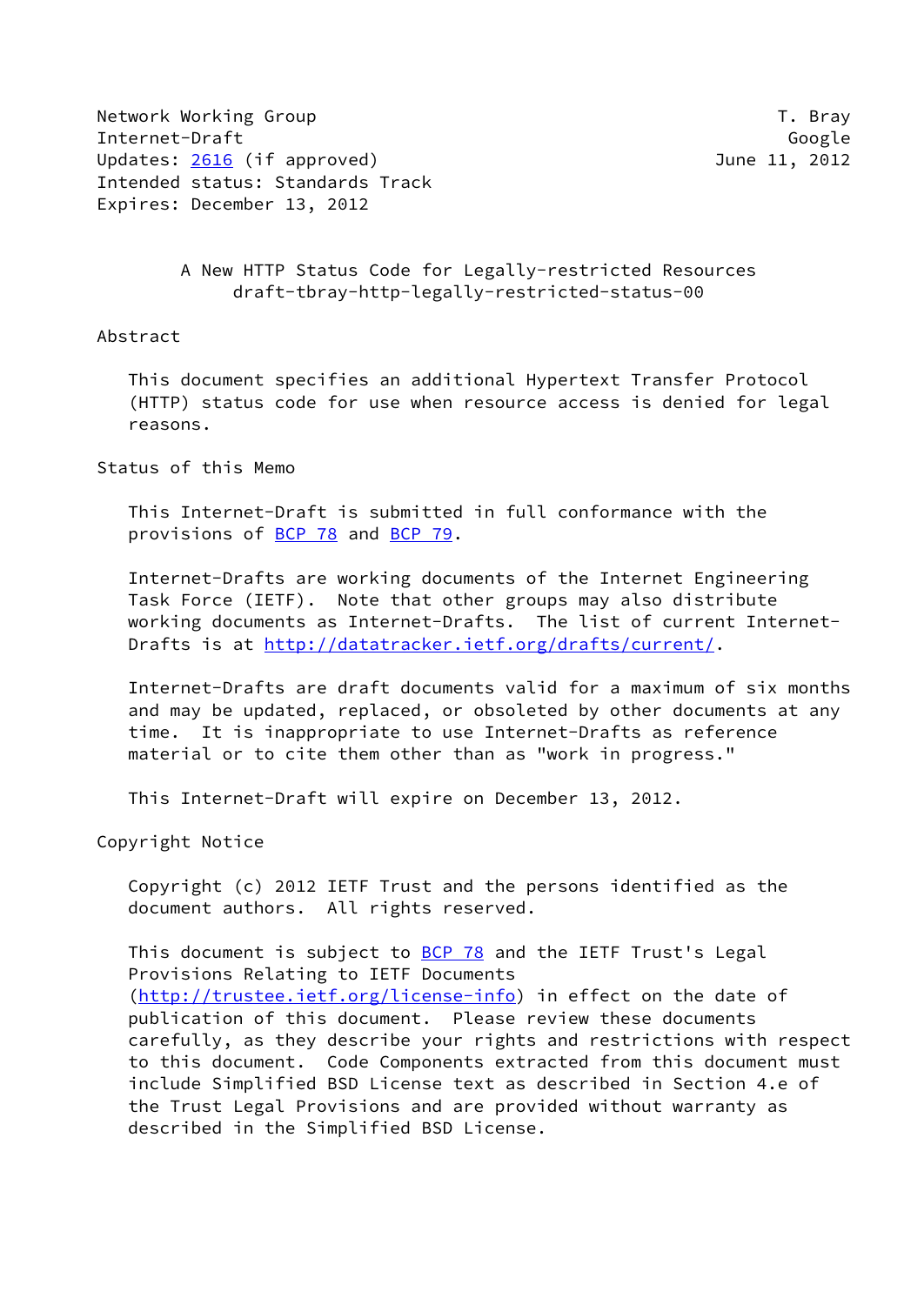| Internet-Draft                                                                            | 415 | June 2012 |
|-------------------------------------------------------------------------------------------|-----|-----------|
| Table of Contents                                                                         |     |           |
| Introduction $\ldots \ldots \ldots \ldots \ldots \ldots \ldots \ldots \ldots \frac{3}{2}$ |     |           |
|                                                                                           |     |           |
| $\frac{3}{2}$ . 451 Unavailable For Legal Reasons 3                                       |     |           |
| 4.                                                                                        |     |           |
|                                                                                           |     |           |
|                                                                                           |     |           |
| Appendix A. Acknowledgements 5                                                            |     |           |
|                                                                                           |     |           |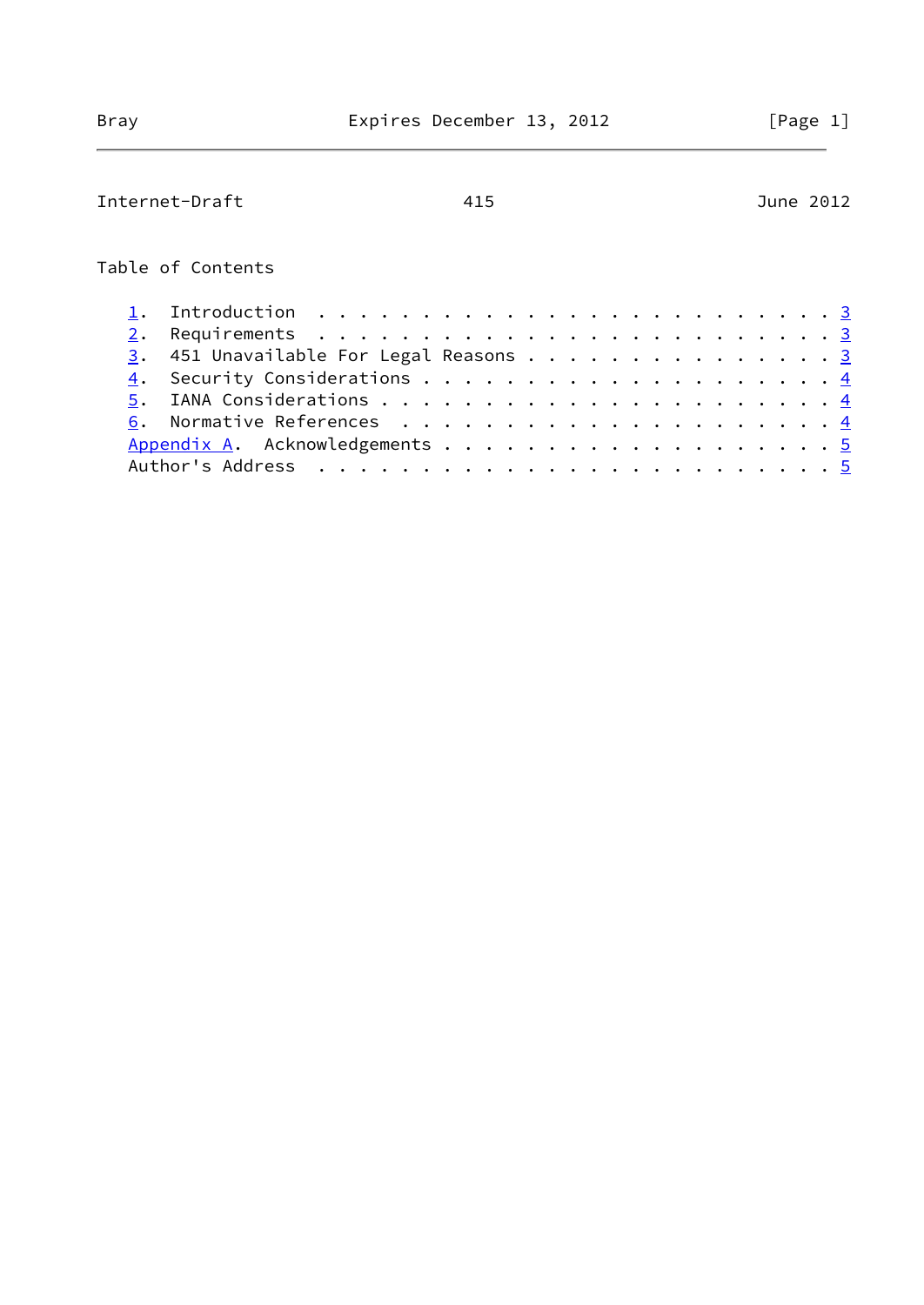Bray **Expires December 13, 2012** [Page 2]

<span id="page-2-1"></span>Internet-Draft 415 June 2012

## <span id="page-2-0"></span>[1](#page-2-0). Introduction

 This document specifies an additional Hypertext Transfer Protocol (HTTP) status code for use when resource access is denied for legal reasons. This allows server operators to operate with greater transparency in circumstances where issues of law or public policy affect their operation. This transparency may be beneficial both to these operators and to end users.

 Feedback should occur on the ietf-http-wg@w3.org mailing list, although this draft is NOT a work item of the IETF HTTPbis Working Group.

## <span id="page-2-2"></span>[2](#page-2-2). Requirements

 The key words "MUST", "MUST NOT", "REQUIRED", "SHALL", "SHALL NOT", "SHOULD", "SHOULD NOT", "RECOMMENDED", "MAY", and "OPTIONAL" in this document are to be interpreted as described in [\[RFC2119](https://datatracker.ietf.org/doc/pdf/rfc2119)].

## <span id="page-2-3"></span>[3](#page-2-3). 451 Unavailable For Legal Reasons

 This status code indicates that the server is subject to legal restrictions which prevent it servicing the request.

 Since such restrictions typically apply to all operators in a legal jurisdiction, the server in question may or may not be an origin server. The restrictions typically most directly affect the operations of ISPs and search engines.

 Responses using this status code SHOULD include an explanation, in the response body, of the details of the legal restriction; which legal authority is imposing it, and what class of resources it applies to. For example: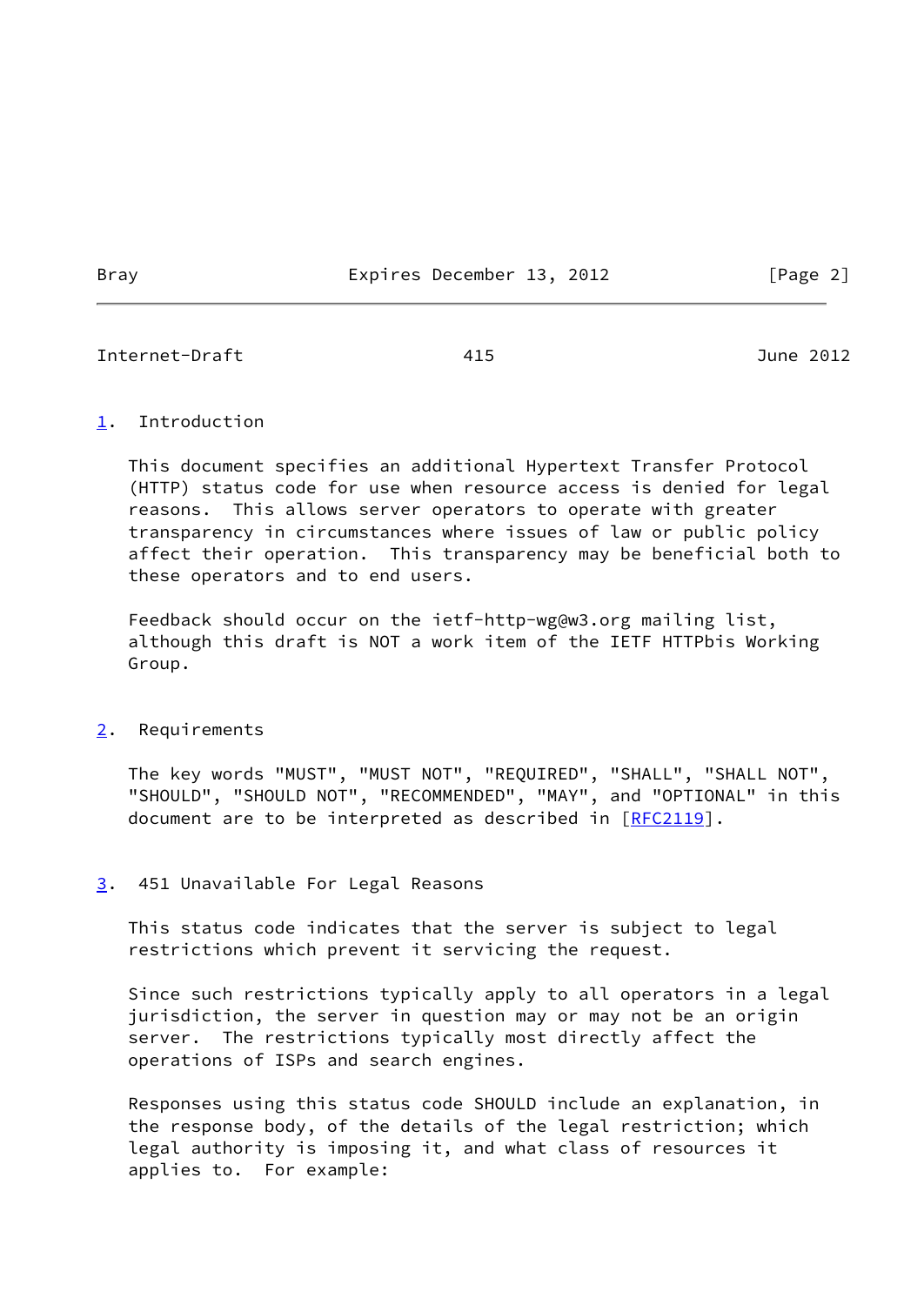## Bray **Expires December 13, 2012** [Page 3]

<span id="page-3-1"></span>Internet-Draft 415 June 2012

 HTTP/1.1 451 Unavailable For Legal Reasons Content-Type: text/html

 <html> <head> <title>Unavailable For Legal Reasons</title> </head> <body> <h1>Unavailable For Legal Reasons</h1> <p>This request may not be serviced in the Roman Province of Judea due to Lex3515, the Legem Ne Subversionem Act of AUC755, which disallows access to resources hosted on servers deemed to be operated by the Judean Liberation Front.</p> </body> </html>

 The use of the 451 status code implies neither the existence nor non existence of the resource named in the request. That is to say, it is possible that if the legal restriction were removed, a request for the resource might still not succeed.

<span id="page-3-0"></span>[4](#page-3-0). Security Considerations

<span id="page-3-2"></span>[4.1](#page-3-2). 451 Unavailable for Legal Reasons

 The 451 status code is optional; clients cannot rely upon its use. It is imaginable that certain legal authorities may wish to avoid transparency, and not only forbid access to certain resources, but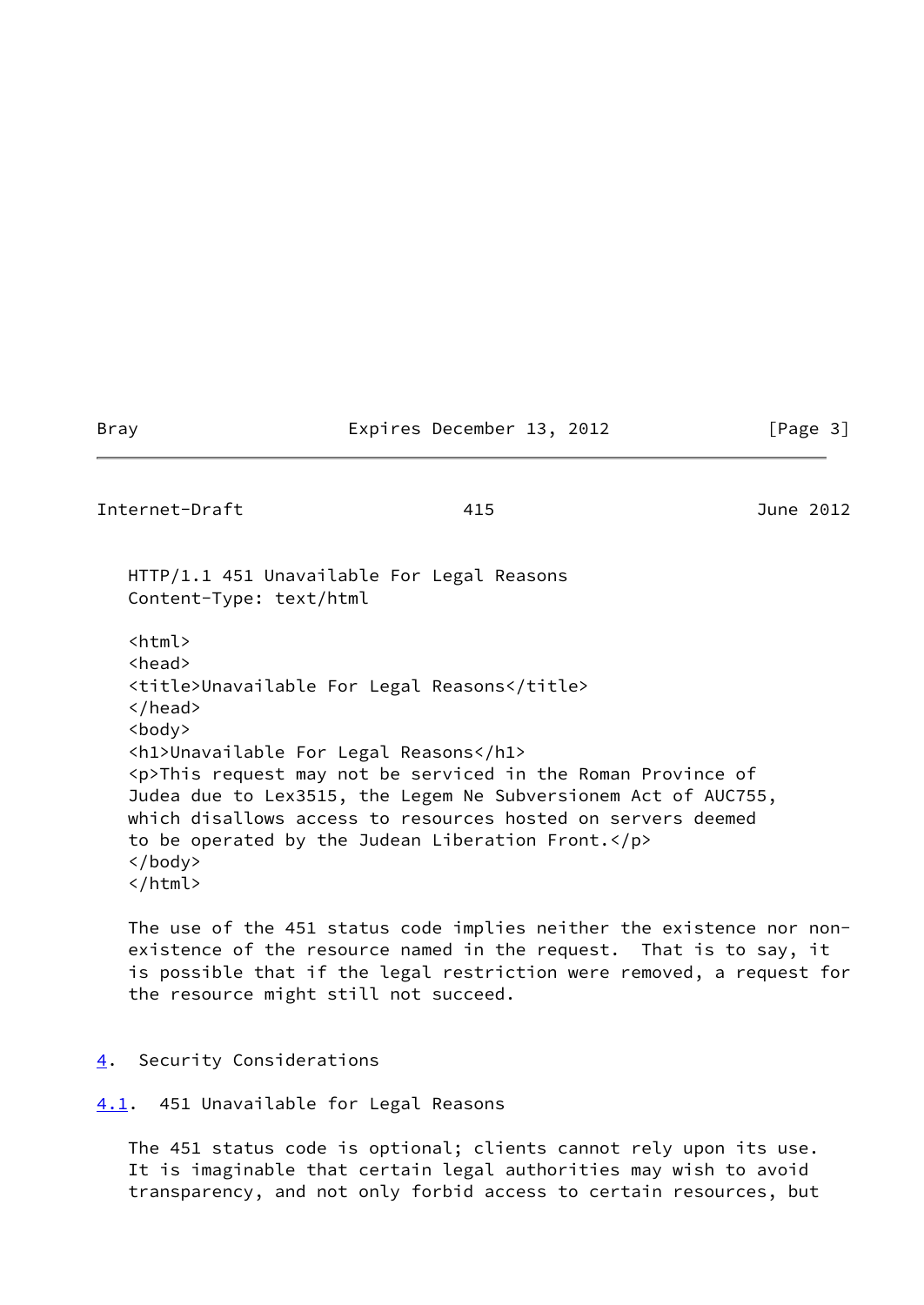also disclosure that the restriction exists.

<span id="page-4-0"></span>[5](#page-4-0). IANA Considerations

 The HTTP Status Codes Registry should be updated with the following entries:

- o Code: 451
- o Description: Unavailable for Legal Reasons
- o Specification: [ this document ]

<span id="page-4-1"></span>[6](#page-4-1). Normative References

 [RFC2119] Bradner, S., "Key words for use in RFCs to Indicate Requirement Levels", [BCP 14](https://datatracker.ietf.org/doc/pdf/bcp14), [RFC 2119](https://datatracker.ietf.org/doc/pdf/rfc2119), March 1997.

| Bray | Expires December 13, 2012 | [Page 4] |
|------|---------------------------|----------|

<span id="page-4-3"></span>Internet-Draft 415 June 2012

<span id="page-4-2"></span>[Appendix A.](#page-4-2) Acknowledgements

 Thanks to Terence Eden, whose blog observed that the existing status code 403 was not really suitable for this situation, and suggested the creation of a new status code

Thanks also to Ray Bradbury.

The author takes all responsibility for errors and omissions.

Author's Address

 Tim Bray Google

 Email: tbray@textuality.com URI: <http://www.tbray.org/ongoing/>